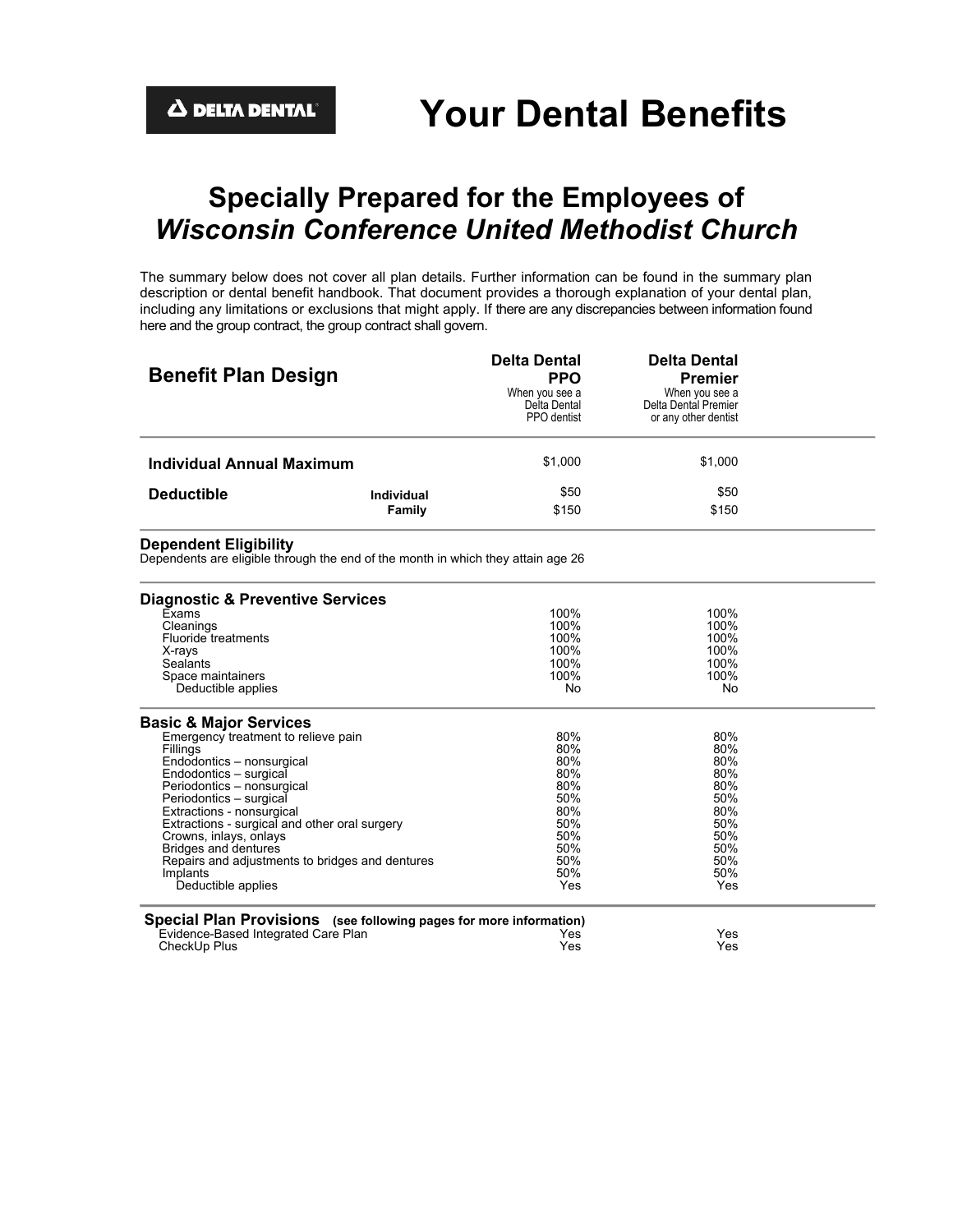# *Specially prepared for the employees of WI Conference United Methodist*

## **A Better PPO from Delta Dental**

Delta Dental is the nation's largest and oldest dental-benefits specialist built on the guiding principle that dental benefits should be simple and hassle-free. Delta Dental of Wisconsin was founded in 1962 with the same goal. Combined, member companies of the Delta Dental Plans Association serve more than 59 million people in nearly 97,000 groups nationwide.

With some PPO plans, you don't get much choice of providers. And if you go out of network, your provider may

balance-bill you. But your Delta Dental PPO plan is different. The Delta Dental PPO network, with more than 165,000 dentist locations nationwide, is backed by the Delta Dental Premier network, with more than 247,000 dentist locations nationwide – almost 80% of the nation's dentists. Your lowest out-of-pocket costs come from seeing

|            | PPO Network Delta Dental Premier "Safety Net" | Non-network |
|------------|-----------------------------------------------|-------------|
|            |                                               |             |
| Other PPOs |                                               |             |

a Delta Dental PPO dentist, but you'll also enjoy cost advantages if you see a Delta Dental Premier dentist. That means savings on out-of-pocket costs **and** better choice. Here's an example:

| PPO Savings, With A "Safety Net"                                  | <b>Delta Dental</b><br><b>PPO Dentist</b> | <b>Delta Dental</b><br><b>Premier Dentist</b> | Out-of-<br><b>Network</b><br><b>Dentist</b> |
|-------------------------------------------------------------------|-------------------------------------------|-----------------------------------------------|---------------------------------------------|
| <b>Dentist's Normal Fee</b>                                       | \$720                                     | \$720                                         | \$720                                       |
| <b>Allowed Amount</b>                                             | \$590                                     | \$680                                         | \$680                                       |
| Dentist Fee Adjustment Due to Delta<br><b>Dental</b><br>Agreement | \$130                                     | \$40                                          | <b>None</b>                                 |
| 50% Benefit Paid by Plan                                          | \$295                                     | \$340                                         | \$340                                       |
| <b>Patient Responsibility</b>                                     | \$295                                     | \$340                                         | \$380                                       |

| <b>Advantages of Delta Dental Network Dentists</b>                                                                                                                                |  |                                          | <b>Noncontracted Dentists</b>                          |  |  |
|-----------------------------------------------------------------------------------------------------------------------------------------------------------------------------------|--|------------------------------------------|--------------------------------------------------------|--|--|
|                                                                                                                                                                                   |  |                                          | <b>Delta Dental Premier Network</b><br><b>Dentists</b> |  |  |
|                                                                                                                                                                                   |  | <b>Delta Dental PPO Network Dentists</b> |                                                        |  |  |
| Agreed-to fee ceilings (no balance-billing): Dentist agrees to fee ceilings. If his/her normal charge<br>is higher than the fee ceiling, he/she can't pass the balance on to you. |  |                                          |                                                        |  |  |
| Additional fee schedule savings: Dentist agrees to a reduced fee schedule. Saves out-of-pocket<br>expenses for you.                                                               |  |                                          |                                                        |  |  |
| Convenient claims processing: Dentist is required to file claims on your behalf, saving you the hassle of<br>doing so yourself. Claims payments go directly to the dentist.       |  |                                          |                                                        |  |  |
| Treatment guarantees: Examples -- Repair or replace dental restorations should they fail within 24 months.                                                                        |  |                                          |                                                        |  |  |

### **Confirming Your Coverage**

If you are not sure of the effective date of your coverage, please call Delta Dental at 800-236-3712 before you have any dental work done.

Also, before scheduling appointments for extensive dental care, you may ask your dentist to send the treatment plan to Delta Dental. The plan will be reviewed by Delta Dental and you and your dentist will receive a **Predetermination of Benefits** form. You and your dentist may then discuss the treatment and your out-of-pocket costs. Delta Dental encourages you to be informed about your dental care.

### **Delta Dental's Website**

**www.deltadentalwi.com** has a lot to offer. You can use it to obtain coverage information under your plan, check the status of a claim, find a network dentist, evaluate your oral health and learn ways to improve and protect it.

Visit **www.deltadentalwi.com** for eligibility, claims or dentist information.

Also, our Benefit Advisors are available every weekday from 7:30 a.m. to 5 p.m. (Central Time) to answer your questions. Call us at 800-236-3712. We look forward to talking with you!